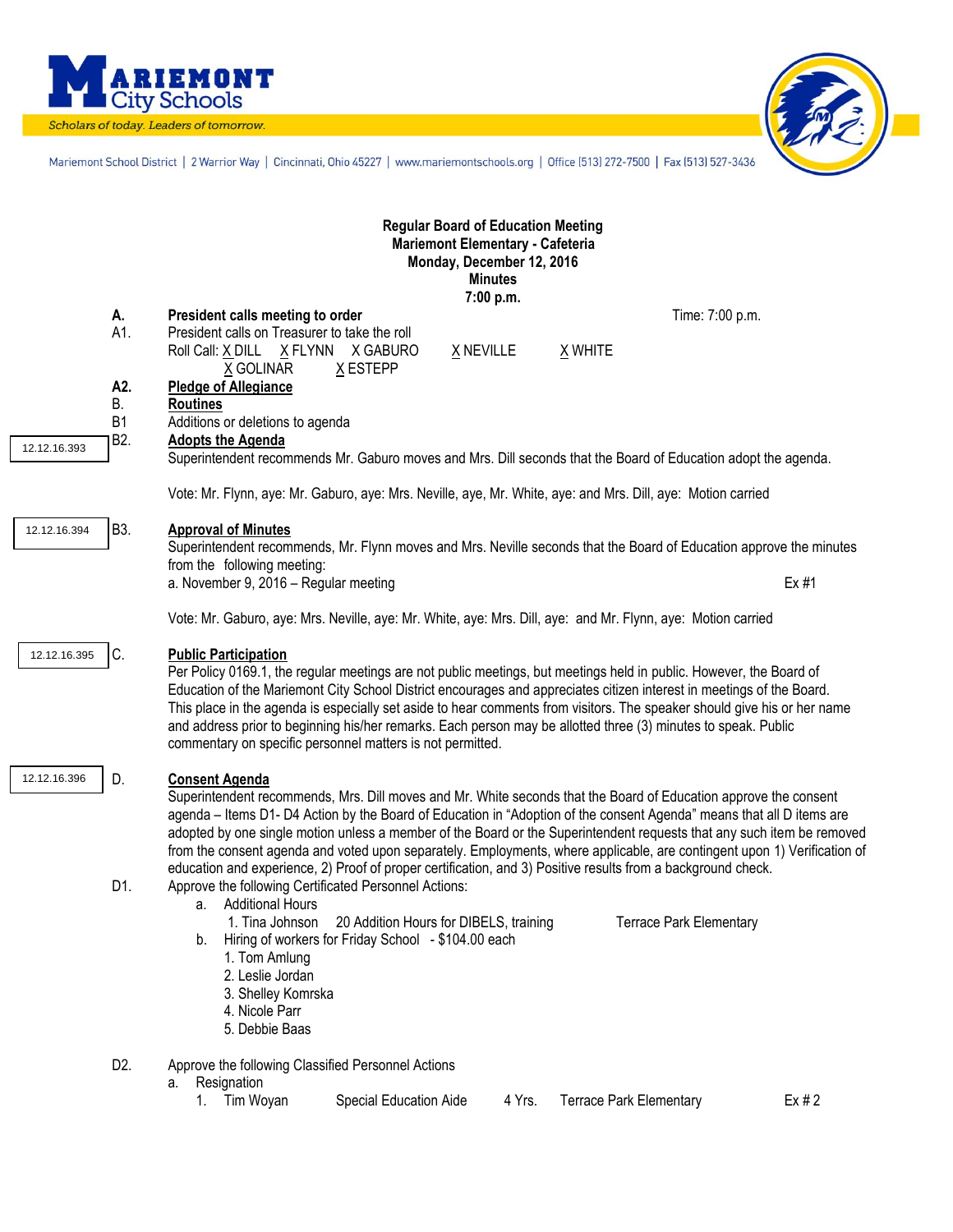- D3. Approve the Supplementals effective for the 2016-2017 school year. All are 100% level unless otherwise indicated. Ex # 3
- D4. Employee Pre-Approval Request/Reimbursement for college Credits according to Policy 1445,3245,4545. (up to \$200.00 per credit hour and a maximum of 8 credits per contract year). a. Reimbursement Name Bldg. Blookstead Course Course Amount Kristine Bruck ME ME EDRE 671 Content Lit \$600.00

Vote: Mrs. Neville, aye: Mr. White, aye: Mrs. Dill, aye: Mr. Flynn, aye: and Mr. Gaburo, aye: Motion carried

| 12.12.16.397 | Е.  | <b>ACTION AGENDA</b>                                                                                                                                                                                        |        |
|--------------|-----|-------------------------------------------------------------------------------------------------------------------------------------------------------------------------------------------------------------|--------|
|              | E1. | <b>Approve Policies</b>                                                                                                                                                                                     |        |
|              |     | Agenda Overview<br>а.                                                                                                                                                                                       | Ex #4  |
|              |     | Policy 0100<br>Definitions<br>b.                                                                                                                                                                            | Ex #5  |
|              |     | Policy 0167.1 Use of Electronic Mail/Text<br>c.                                                                                                                                                             | Ex #6  |
|              |     | Policy 0169.2 Open Meetings Sunshine Law<br>d.                                                                                                                                                              | Ex #7  |
|              |     | Policy 1530 Evaluation of Principals and Other Administrators<br>е.                                                                                                                                         | Ex #8  |
|              |     | Policy 1619/3419/4419 Group Health Plans<br>f.                                                                                                                                                              | Ex #9  |
|              |     | Policy 1619.01/3419.01/4419.01 Privacy Protections of Self-Funded Group Health Plans<br>g.                                                                                                                  | Ex #10 |
|              |     | Policy 1619.02/3419.02/4419.02 Privacy Protections of Fully Insured Group Health Plans<br>h.                                                                                                                | Ex #11 |
|              |     | Policy 1619.03/3419.03/4419.03 Patient Protection and Affordable Care Act<br>i.                                                                                                                             | Ex #12 |
|              |     | Policy 2460<br><b>Special Education</b><br>j.                                                                                                                                                               | Ex #13 |
|              |     | Limited and continuing Contract Eligibility and Non-renewal of a Teacher Contract<br>k.<br>Policy 3142                                                                                                      | Ex #14 |
|              |     | Policy 3220 Standards-Based Teacher Evaluation<br>I.                                                                                                                                                        | Ex #15 |
|              |     | Policy 3223<br>Standards-Based School Counselor Evaluation<br>m.                                                                                                                                            | Ex #16 |
|              |     | Policy 5330.02 Procurement and Use of Epinephrine Auto Injectors in Emergency Situations<br>n.                                                                                                              | Ex #17 |
|              |     | Policy 5330.03 Procurement and Use of Asthma Inhalers in emergency situations<br>0.                                                                                                                         | Ex #18 |
|              |     | Policy 5830<br><b>Student Fund-Raising</b><br>p.                                                                                                                                                            | Ex #19 |
|              |     | Policy 9700<br>Relations with Special Interest Groups<br>q.                                                                                                                                                 | Ex #20 |
|              |     | Policy 8330<br><b>Student Records</b><br>r.                                                                                                                                                                 | Ex #21 |
|              |     | Motion by Mr. Flynn, second by Mrs. Neville that the board approves the policies as listed.<br>Vote: Mr. White, aye: Mrs. Dill, aye: Mr. Flynn, aye: Mr. Gaburo, aye: and Mrs. Neville, aye: Motion carried |        |
| 12.12.16.398 | F.  | Appoint President Pro Tempore for Organization Meeting                                                                                                                                                      |        |
|              |     | Motion by Mr. White and second by Mr. Flynn that the board approve the motion to appoint Mr. Gaburo as the President Pro<br>Tempore.                                                                        |        |
|              |     | Vote: Mrs. Dill, aye: Mr. Flynn, aye: Mr. Gaburo, aye: Mrs. Neville, aye: and Mr. White, aye Motion carried                                                                                                 |        |
| 12.12.16.399 | G.  | <b>Financial Report</b>                                                                                                                                                                                     |        |
|              | G1. | Financial                                                                                                                                                                                                   | Ex #22 |
|              | G2. | Investments                                                                                                                                                                                                 | Ex #23 |
|              | G3. | Determine Time, Date, and Place for Organizational Meeting to be:                                                                                                                                           |        |
|              |     | January 9, 2017 at 5:00 pm at Mariemont Elementary Cafeteria                                                                                                                                                |        |
|              | G4. | Determine Time, Date and Place for Budget Hearing to be                                                                                                                                                     |        |
|              |     | January 9, 2017 at 4:30 pm at Mariemont Elementary Cafeteria                                                                                                                                                |        |
|              | G5. | Determine Time, Date and Place for Records Commission Meeting to be                                                                                                                                         |        |
|              |     | January 9, 2017 at 6:00 pm at Mariemont Elementary Cafeteria                                                                                                                                                |        |
|              |     | Matter boo Mar Ebrare received boo Mar White the the beach arranged the realizers contained to the Created as                                                                                               |        |

Motion by: Mr. Flynn, second by Mr. White that the board approves the motions contained in the financial report as presented